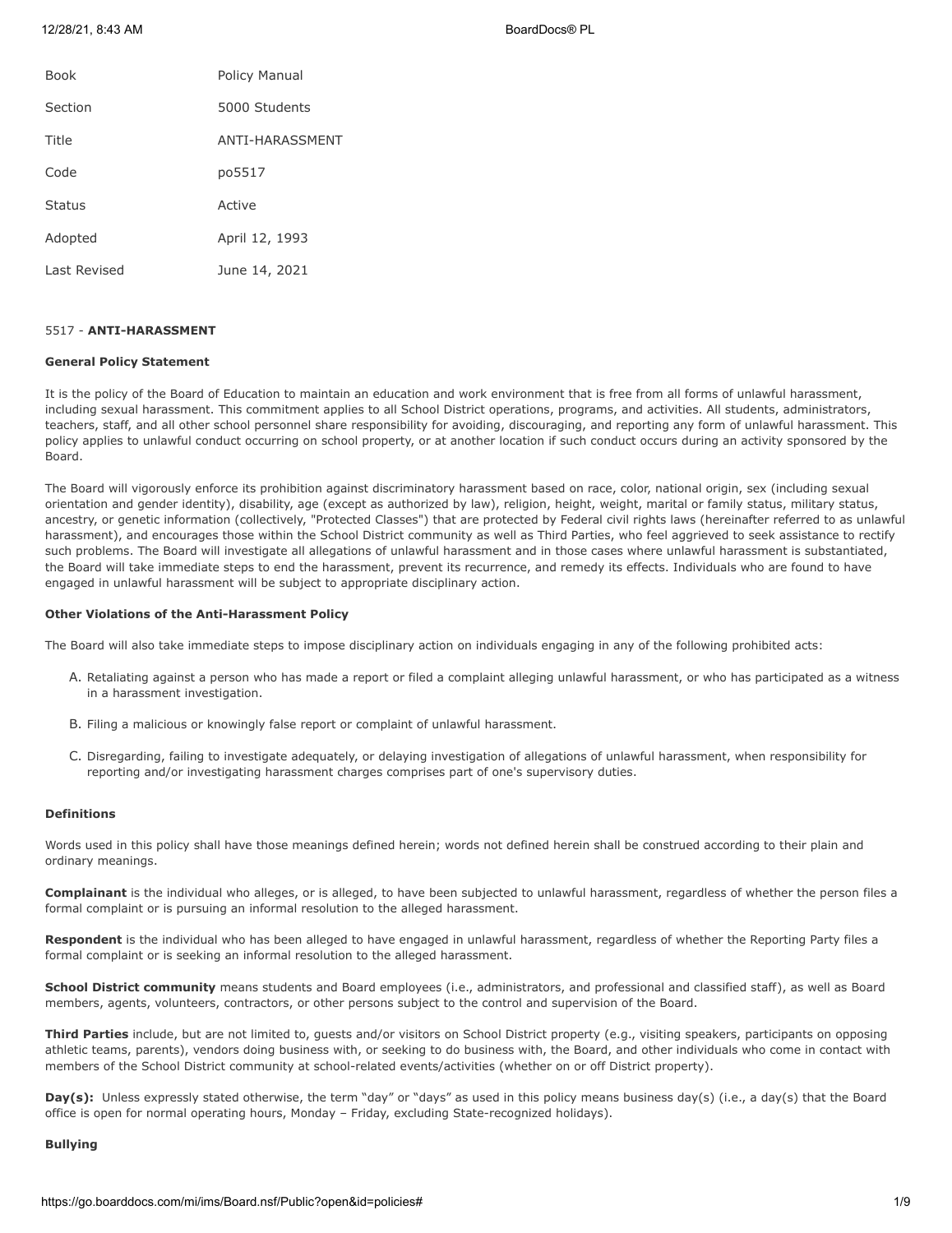Bullying rises to the level of unlawful harassment when one or more persons systematically and chronically inflict physical hurt or psychological distress on one (1) or more students or employees and the bullying is based upon one (1) or more Protected Classes, that is, characteristics that are protected by Federal civil rights laws. It is defined as any unwanted and repeated written, verbal, or physical behavior, including any threatening, insulting, or dehumanizing gesture, by an adult or student, that is severe or pervasive enough to create an intimidating, hostile, or offensive educational or work environment; cause discomfort or humiliation, or unreasonably interfere with the individual's school or work performance or participation; and may involve:

- A. teasing;
- B. threats;
- C. intimidation;
- D. stalking;
- E. cyberstalking;
- F. cyberbullying;
- G. physical violence;
- H. theft;
- I. sexual, religious, or racial harassment;
- J. public humiliation; or
- K. destruction of property.

### **Harassment**

Harassment means any threatening, insulting, or dehumanizing gesture, use of technology, or written, verbal or physical conduct directed against a student or school employee that:

- A. places a student or school employee in reasonable fear of harm to his/her person or damage to his/her property;
- B. has the effect of substantially interfering with a student's educational performance, opportunities, or benefits, or an employee's work performance; or
- C. has the effect of substantially disrupting the orderly operation of a school.

#### **Sexual Harassment**

For purposes of this policy and consistent with Title VII of the Civil Rights Act of 1964, "sexual harassment" is defined as:

Unwelcome sexual advances, requests for sexual favors, and other verbal or physical conduct of a sexual nature, when:

- A. Submission to such conduct is made either implicitly or explicitly a term or condition of an individual's employment, or status in a class, educational program, or activity.
- B. Submission or rejection of such conduct by an individual is used as the basis for employment or educational decisions affecting such individual.
- C. Such conduct has the purpose or effect of interfering with the individual's work or educational performance; of creating an intimidating, hostile, or offensive working, and/or learning environment; or of interfering with one's ability to participate in or benefit from a class or an educational program or activity.

Sexual harassment may involve the behavior of a person of any gender against a person of the same or another gender.

Sexual Harassment covered by Policy 2266 - Nondiscrimination on the Basis of Sex Education Programs or Activities is not included in this policy. Allegations of such conduct shall be addressed solely by Policy 2266.

Prohibited acts that constitute sexual harassment under this policy may take a variety of forms. Examples of the kinds of conduct that may constitute sexual harassment include, but are not limited to:

- A. Unwelcome sexual propositions, invitations, solicitations, and flirtations.
- B. Unwanted physical and/or sexual contact.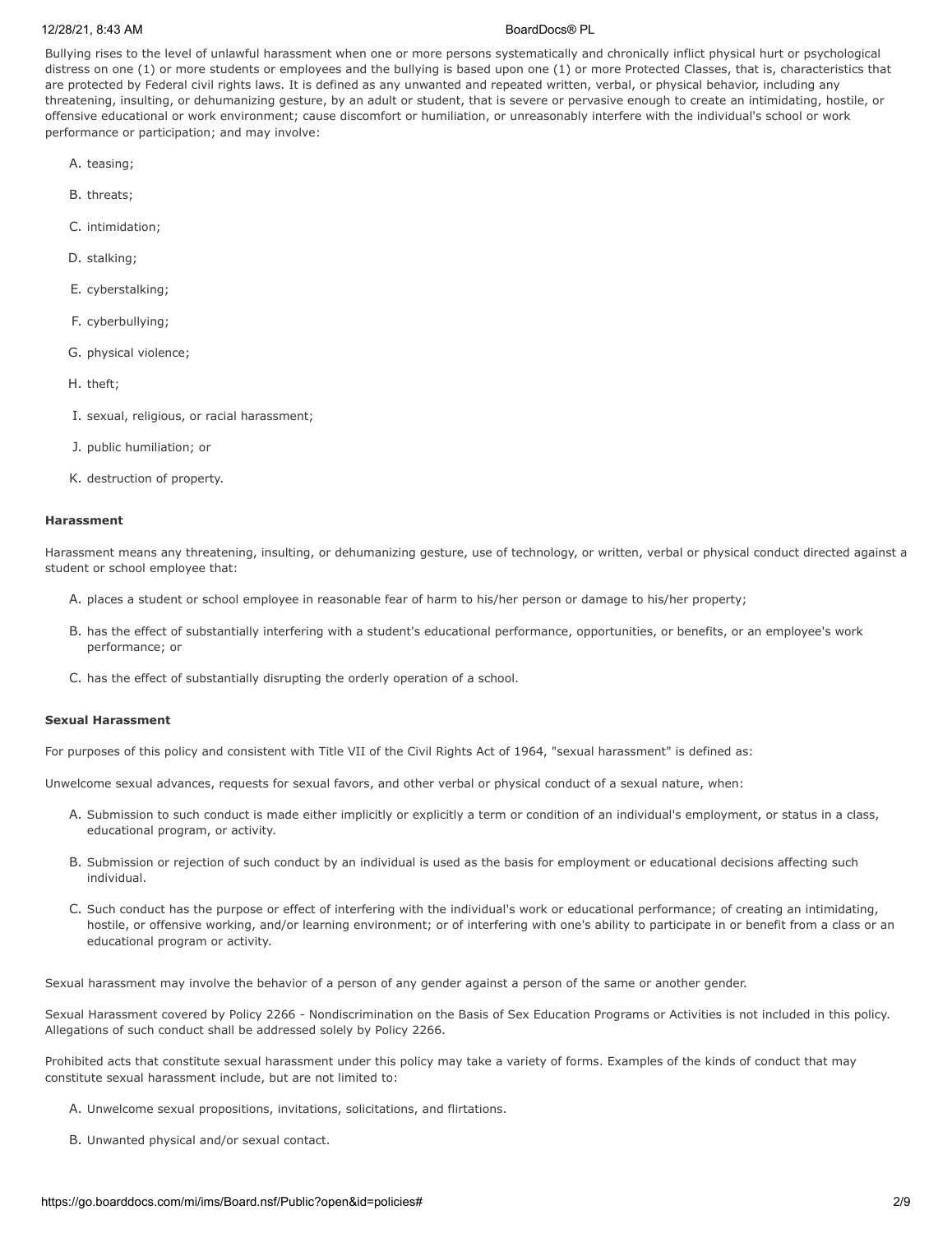- C. Threats or insinuations that a person's employment, wages, academic grade, promotion, classroom work or assignments, academic status, participation in athletics or extra-curricular programs, activities, or events, or other conditions of employment or education may be adversely affected by not submitting to sexual advances.
- D. Unwelcome verbal expressions, including graphic sexual commentaries about a person's body, dress, appearance, or sexual activities; the unwelcome use of sexually degrading language, profanity, jokes or innuendoes; unwelcome suggestive or insulting sounds or whistles; obscene telephone calls.
- E. Sexually suggestive objects, pictures, graffiti, videos, posters, audio recordings or literature, placed in the work or educational environment, that may reasonably embarrass or offend individuals.
- F. Unwelcome and inappropriate touching, patting, or pinching; obscene gestures.
- G. Asking about, or telling about, sexual fantasies, sexual preferences, or sexual activities.
- H. Speculations about a person's sexual activities or sexual history, or remarks about one's own sexual activities or sexual history.
- I. Giving unwelcome personal gifts such as lingerie that suggests the desire for a romantic relationship.
- J. Leering or staring at someone in a sexual way, such as staring at a person's breasts, buttocks, or groin.
- K. A pattern of conduct, which can be subtle in nature, that has sexual overtones and is intended to create or has the effect of creating discomfort and/or humiliation to another.
- L. Inappropriate boundary invasions by a District employee or other adult member of the School District community into a student's personal space and personal life.
- M. Verbal, nonverbal or physical aggression, intimidation, or hostility based on sex or sex-stereotyping that does not involve conduct of a sexual nature.

Not all behavior with sexual connotations constitutes unlawful sexual harassment. Sex-based or gender-based conduct must be sufficiently severe, pervasive, and persistent such that it adversely affects, limits, or denies an individual's employment or education, or such that it creates a hostile or abusive employment or educational environment, or such that it is intended to, or has the effect of, denying or limiting a student's ability to participate in or benefit from the educational program or activities.

### **Race/Color Harassment**

Prohibited racial harassment occurs when unwelcome physical, verbal, or nonverbal conduct is based upon an individual's race or color and when the conduct has the purpose or effect of interfering with the individual's work or educational performance; of creating an intimidating, hostile, or offensive working, and/or learning environment; or of interfering with one's ability to participate in or benefit from a class or an educational program or activity. Such harassment may occur where conduct is directed at the characteristics of a person's race or color, such as racial slurs, nicknames implying stereotypes, epithets, and/or negative references relative to racial customs.

#### **Religious (Creed) Harassment**

Prohibited religious harassment occurs when unwelcome physical, verbal, or nonverbal conduct is based upon an individual's religion or creed and when the conduct has the purpose or effect of interfering with the individual's work or educational performance; of creating an intimidating, hostile, or offensive working and/or learning environment; or of interfering with one's ability to participate in or benefit from a class or an educational program or activity. Such harassment may occur where conduct is directed at the characteristics of a person's religious tradition, clothing, or surnames, and/or involves religious slurs.

# **National Origin/Ancestry Harassment**

Prohibited national origin/ancestry harassment occurs when unwelcome physical, verbal, or nonverbal conduct is based upon an individual's national origin or ancestry and when the conduct has the purpose or effect of interfering with the individual's work or educational performance; of creating an intimidating, hostile, or offensive working and/or learning environment; or of interfering with one's ability to participate in or benefit from a class or an educational program or activity. Such harassment may occur where conduct is directed at the characteristics of a person's national origin or ancestry, such as negative comments regarding customs, manner of speaking, language, surnames, or ethnic slurs.

#### **Disability Harassment**

Prohibited disability harassment occurs when unwelcome physical, verbal, or nonverbal conduct is based upon an individual's disability and when the conduct has the purpose or effect of interfering with the individual's work or educational performance; of creating an intimidating, hostile, or offensive working and/or learning environment; or of interfering with one's ability to participate in or benefit from a class or an educational program or activity. Such harassment may occur where conduct is directed at the characteristics of a person's disability, such as negative comments about speech patterns, movement, physical impairments or defects/appearances, or the like. Such harassment may further occur where conduct is directed at or pertains to a person's genetic information.

# **Anti-Harassment Compliance Officers**

The following individual(s) shall serve as the District's Anti-Harassment Compliance Officer(s) (hereinafter, "the Compliance Officer(s)"):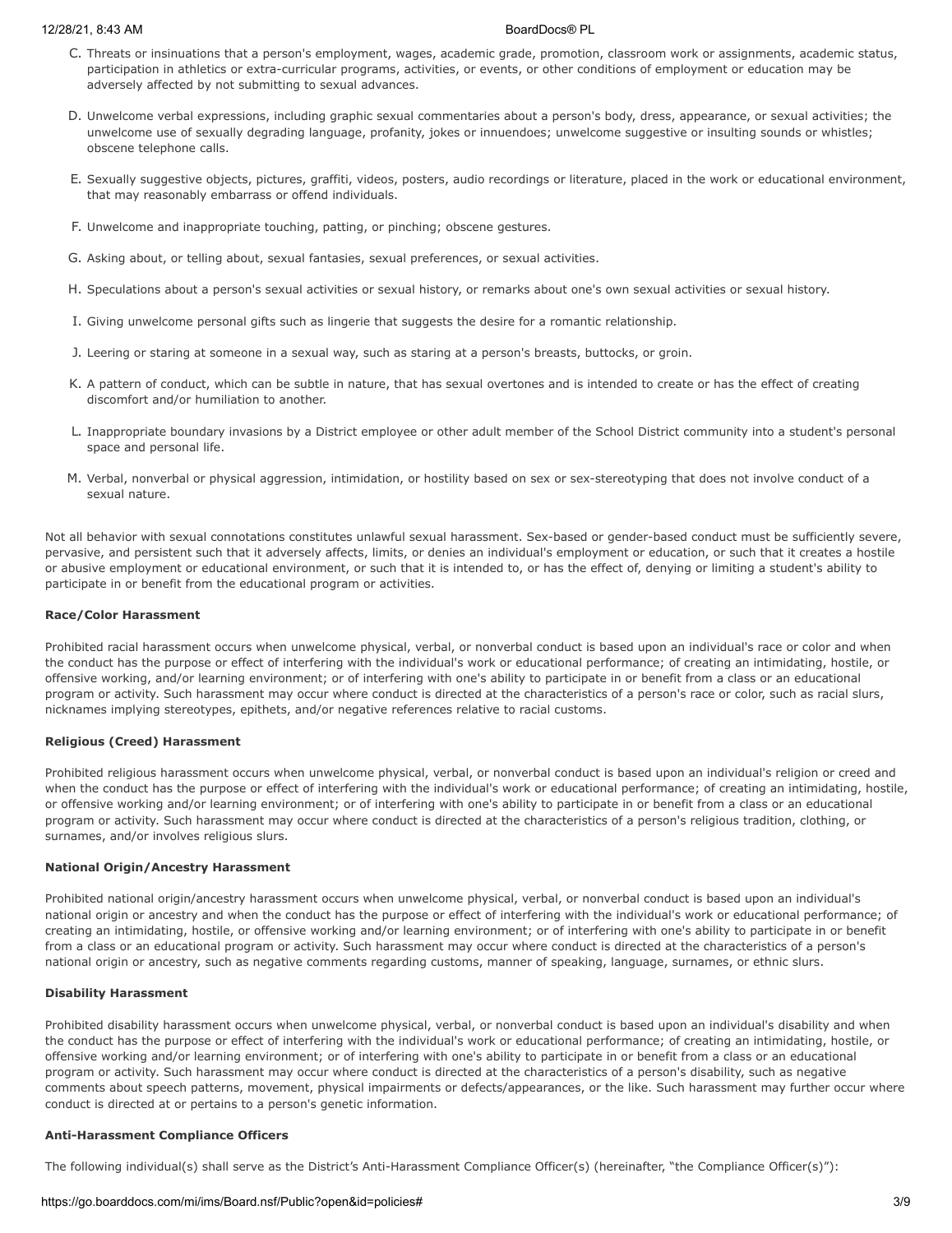William Traber Principal 906-779-2610 300 West B Street, Iron Mountain, MI 49801 traberw@imschools.org

Julie Wonders Community Schools Director 906-779-2660 800 East E Street, Iron Mountain, MI 49801 wondersj@imschools.org

The names, titles, and contact information of these individuals will be published annually on the School District's web site and in the parent and staff handbooks.

The Compliance Officer(s) are responsible for coordinating the District's efforts to comply with applicable Federal and State laws and regulations, including the District's duty to address in a prompt and equitable manner any inquiries or complaints regarding harassment.

The Compliance Officer(s) will be available during regular school/work hours to discuss concerns related to unlawful harassment, to assist students, other members of the District community, and third parties who seek support or advice when informing another individual about "unwelcome" conduct, or to intercede informally on behalf of the individual in those instances where concerns have not resulted in the filing of a formal complaint and where all parties are in agreement to participate in an informal process.

Compliance Officers shall accept reports of unlawful harassment directly from any member of the School District community or a Third Party or receive reports that are initially filed with an administrator, supervisor, or other District-level official. Upon receipt of a report of alleged harassment, the Compliance Officer(s) will contact the Complainant and begin either an informal or formal complaint process (depending on the request of the Complainant or the nature of the alleged harassment), or the Compliance Officer(s) will designate a specific individual to conduct such a process. The Compliance Officer(s) will provide a copy of this policy to the Complainant and Respondent. In the case of a formal complaint, the Compliance Officer(s) will prepare recommendations for the Superintendent or will oversee the preparation of such recommendations by a designee. All Board employees must report incidents of harassment that are reported to them to the Compliance Officer within two (2) days of learning of the incident.

Any Board employee who directly observes unlawful harassment is obligated, in accordance with this policy, to report such observations to the Compliance Officer(s) within two (2) days. Additionally, any Board employee who observes an act of unlawful harassment is expected to intervene to stop the harassment, unless circumstances make such an intervention dangerous, in which case the staff member should immediately notify other Board employees and/or local law enforcement officials, as necessary, to stop the harassment. Thereafter, the Compliance Officer(s) or designee must contact the Complainant, if age eighteen (18) or older, or Complainant's parents/guardians if the Complainant is under the age eighteen (18), within two (2) days to advise of the Board's intent to investigate the alleged wrongdoing.

# **Reports and Complaints of Harassing Conduct**

Students and other members of the School District community along with Third Parties are encouraged to promptly report incidents of harassing conduct to a teacher, administrator, supervisor or other District official so that the Board may address the conduct before it becomes severe, pervasive, or persistent. Any teacher, administrator, supervisor, or other District employee or official who receives such a report shall file it with the Compliance Officer within two (2) days of receiving the report of harassment.

Members of the School District community and Third Parties, which includes students, or third parties who believe they have been unlawfully harassed are entitled to utilize the Board's complaint process that is set forth below. Initiating a complaint, whether formally or informally, will not adversely affect the Complainant's employment or participation in educational or extra-curricular programs. While there are no time limits for initiating complaints of harassment under this policy, individuals should make every effort to file a complaint as soon as possible after the conduct occurs while the facts are known and potential witnesses are available.

If, during an investigation of alleged bullying, aggressive behavior and/or harassment in accordance with Policy 5517.01 – Bullying and Other Forms of Aggressive Behavior, the Principal believes that the reported misconduct may have created a hostile learning environment and may have constituted unlawful discriminatory harassment based on a Protected Class, the Principal shall report the act of bullying, aggressive behavior and/or harassment to the Compliance Officers who shall investigate the allegation in accordance with this policy. If the alleged harassment involves Sexual Harassment as defined by Policy 2266, the matter will be handled in accordance with the grievance process and procedures outlined in Policy 2266. While the Compliance Officer investigates the allegation, or the matter is being addressed pursuant to Policy 2266, the Principal shall suspend the Policy 5517.01 investigation to await the Compliance Officer's written report or the determination of responsibility pursuant to Policy 2266. The Compliance Officer shall keep the Principal informed of the status of Policy 5517 investigation and provide the Principal with a copy of the resulting written report. Likewise, the Title IX Coordinator will provide the Principal with the determination of responsibility that results from the Policy 2266 grievance process.

# **Investigation and Complaint Procedure**

Except for Sexual Harassment that is covered by Policy 2266 - Nondiscrimination on the Basis of Sex in Education Programs or Activities, any student who believes that they have been subjected to unlawful harassment may seek resolution of the complaint through the procedures described below. The formal complaint process involves an investigation of the Complainant's claims of harassment or retaliation and a process for rendering a decision regarding whether the charges are substantiated.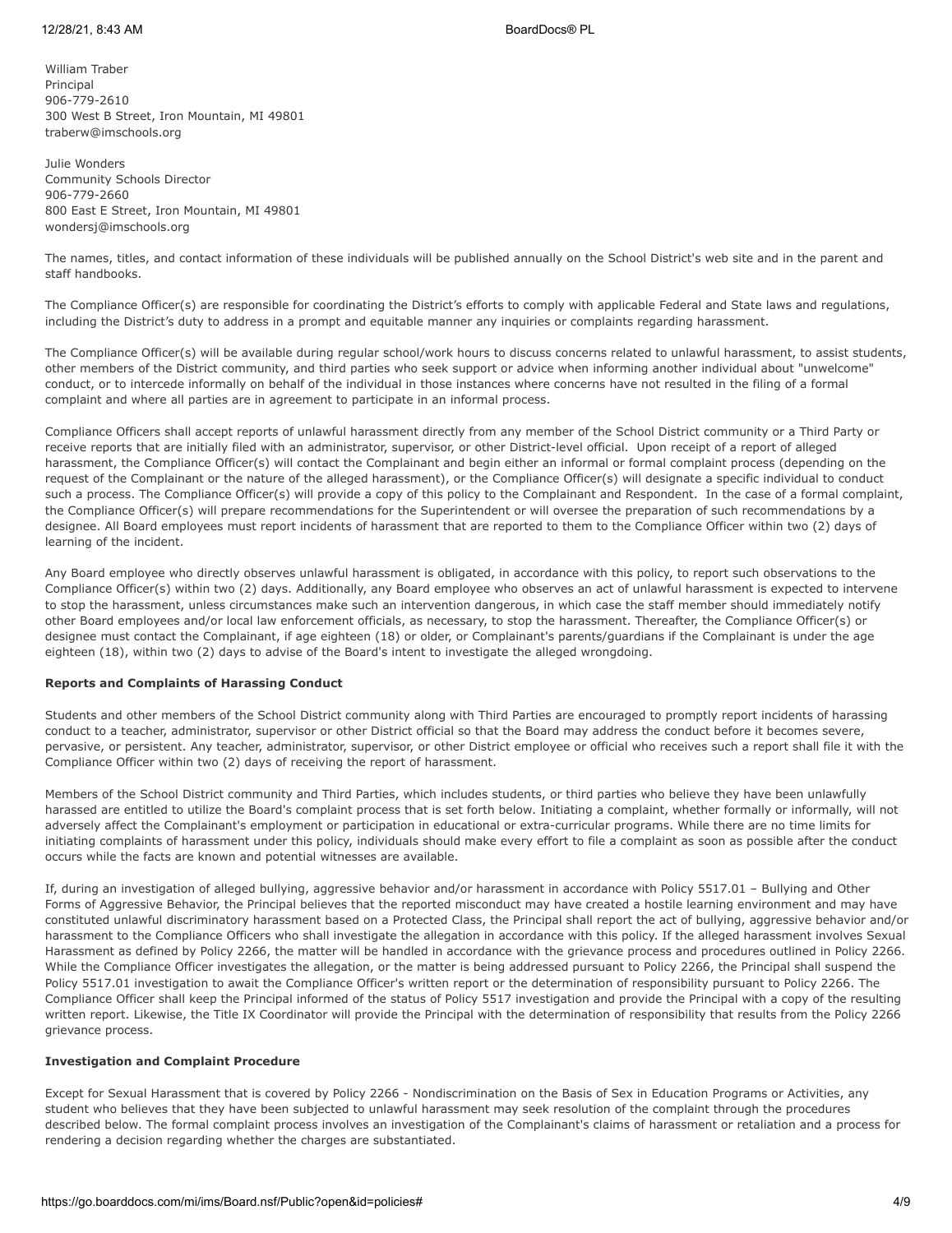Due to the sensitivity surrounding complaints of unlawful harassment or retaliation, time lines are flexible for initiating the complaint process; however, individuals should make every effort to file a complaint within thirty (30) days after the conduct occurs while the facts are known and potential witnesses are available. Once the formal complaint process is begun, the investigation will be completed in a timely manner (ordinarily, within fifteen (15) business days of the complaint being received).

The procedures set forth below are not intended to interfere with the rights of a student to pursue a complaint of unlawful harassment or retaliation with the United States Department of Education Office for Civil Rights.

### **Informal Complaint Procedure**

The goal of the informal complaint procedure is to promptly stop inappropriate behavior and to facilitate resolution through an informal means, if possible. The informal complaint procedure is provided as a less formal option for a student who believes s/he has been unlawfully harassed or retaliated against. This informal procedure is not required as a precursor to the filing of a formal complaint. The informal process is only available in those circumstances where the Complainant and the Respondent mutually agree to participate in it.

Students who believe that they have been unlawfully harassed may initiate their complaint through this informal complaint process, but are not required to do so. The informal process is only available in those circumstances where the parties (alleged target of harassment and alleged harasser(s)) agree to participate in the informal process.

The Complainant may proceed immediately to the formal complaint process and individuals who seek resolution through the informal procedure may request that the informal process be terminated at any time to move to the formal complaint process.

All complainants involving a District employee, any other adult member of the School District community, or a Third Party and a student will be formally investigated.

As an initial course of action, if a Complainant feels comfortable and safe in doing so, the individual should tell or otherwise inform the Respondent that the allegedly harassing conduct is unwelcome and must stop. The Complainant should address the allegedly harassing conduct as soon after it occurs as possible. The Compliance Officers are available to support and counsel individuals when taking this initial step or to intervene on behalf of the Complainant if requested to do so. A Complainant who is uncomfortable or unwilling to directly approach the Respondent about the alleged inappropriate conduct may file an informal or a formal complaint. In addition, with regard to certain types of unlawful harassment, such as sexual harassment, the Compliance Officer may advise against the use of the informal complaint process.

A Complainant may make an informal complaint, either orally or in writing: 1) to a teacher, other employee, or building administrator in the school the student attends; 2) to the Superintendent or other District-level employee; and/or 3) directly to one of the Compliance Officers.

All informal complaints must be reported to one of the Compliance Officers who will either facilitate an informal resolution as described below, or appoint another individual to facilitate an informal resolution.

The Board's informal complaint procedure is designed to provide students who believe they are being unlawfully harassed with a range of options designed to bring about a resolution of their concerns. Depending upon the nature of the complaint and the wishes of the Complainant, informal resolution may involve, but not be limited to, one or more of the following:

- A. Advising the Complainant about how to communicate the unwelcome nature of the behavior to the Respondent.
- B. Distributing a copy of this anti-harassment policy as a reminder to the individuals in the school building or office where the Respondent works or attends.
- C. If both parties agree, the Compliance Officer may arrange and facilitate a meeting or mediation between the Complainant and the Respondent to work out a mutual resolution.

While there are no set time limits within which an informal complaint must be resolved, the Compliance Officer/designee is directed to attempt to resolve all informal complaints within fifteen (15) business days of receiving the informal complaint. If the Complainant is dissatisfied with the informal complaint process, the Complainant may proceed to file a formal complaint and, as stated above, either party may request that the informal process be terminated at any time to move to the formal complaint process.

# **Formal Complaint Procedure**

If a complaint is not resolved through the informal complaint process, if one of the parties has requested that the informal complaint process be terminated to move to the formal complaint process, or the Complainant, from the outset, elects to file a formal complaint, or the CO determines the allegations are not appropriate for resolution through the informal process, the formal complaint process shall be implemented.

The Complainant may file a formal complaint, either orally or in writing, with a teacher, principal, or other District employee at the student's school, the Compliance Officer, Superintendent, or another District official who works at another school or at the district level. Due to the sensitivity surrounding complaints of unlawful harassment and retaliation, timelines are flexible for initiating the complaint process; however, individuals should make every effort to file a formal complaint within thirty (30) days after the conduct occurs while the facts are known and potential witnesses are available. If a Complainant informs a teacher, principal, or other District official at the student's school, Superintendent, or other District employee, either orally or in writing, about any complaint of harassment or retaliation, that employee must report such information to the Compliance Officer/designee within two (2) business days.

Throughout the course of the process, the Compliance Officer should keep the parties reasonably informed of the status of the investigation and the decision-making process.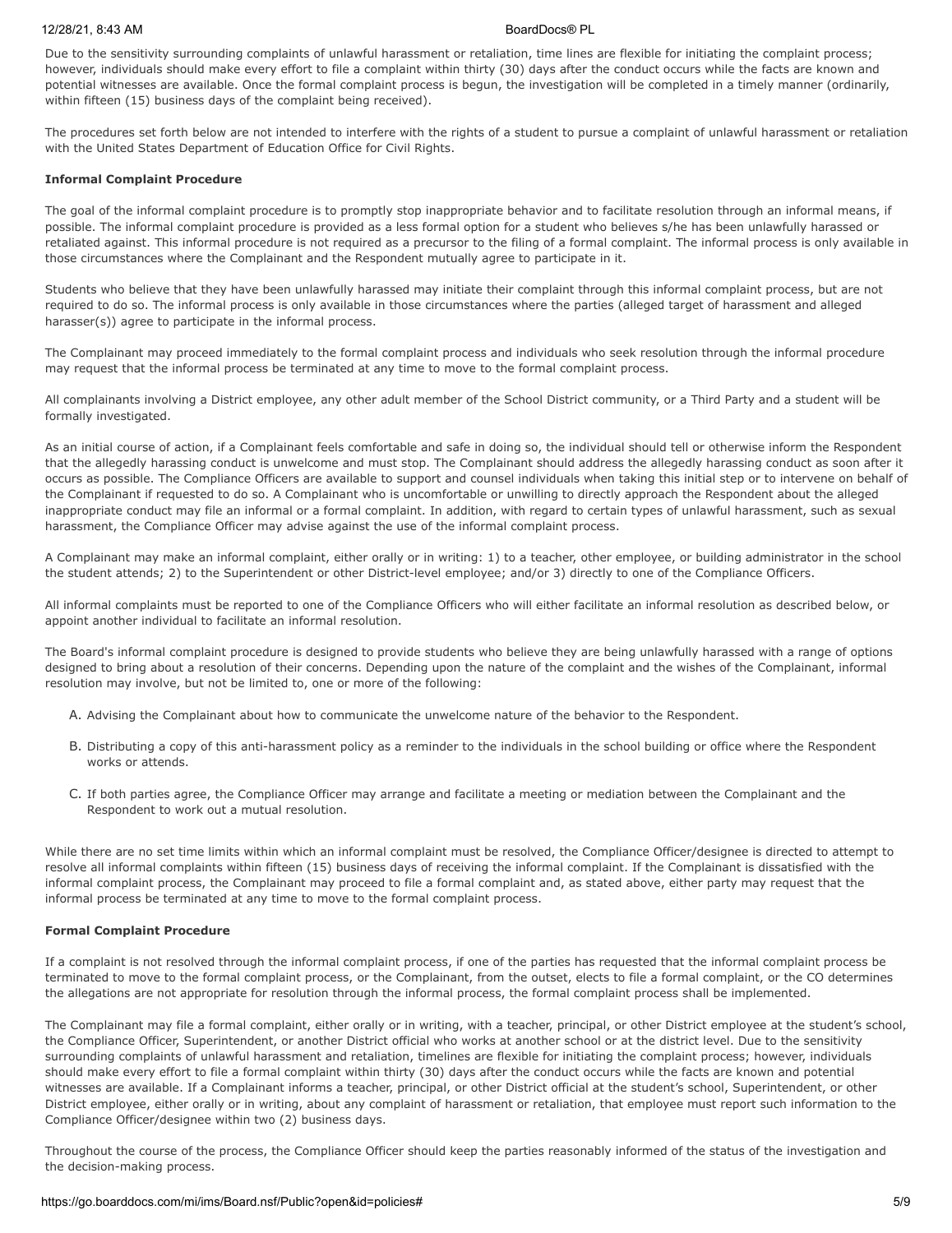All formal complaints must include the following information to the extent known: the identity of the Respondent; a detailed description of the facts upon which the complaint is based (i.e., when, where, and what occurred); a list of potential witnesses; and the resolution sought by the Complainant.

If the Complainant is unwilling or unable to provide a written statement including the information set forth above, the Compliance Officer shall ask for such details in an oral interview. Thereafter, the Compliance Officer will prepare a written summary of the oral interview, and the Complainant will be asked to verify the accuracy of the reported charge by signing the document.

Upon receiving a formal complaint, the Compliance Officer will consider whether any action should be taken in the investigatory phase to protect the Complainant from further harassment or retaliation, including, but not limited to, a change of work assignment or schedule for the Complainant and/or the Respondent. In making such a determination, the Compliance Officer should consult the Complainant to assess whether the individual agrees with the proposed action. If the Complainant is unwilling to consent to the proposed change, the Compliance Officer may still take whatever actions deemed appropriate in consultation with the Superintendent.

Within two (2) business days of receiving the complaint, the Compliance Officer/designee will initiate a formal investigation to determine whether the Complainant has been subjected to offensive conduct/harassment/retaliation. The Principal will not conduct an investigation unless directed to do so by the Compliance Officer.

Simultaneously, the Compliance Officer will inform the Respondent that a formal complaint has been received. The Respondent will be informed about the nature of the allegations and provided with a copy of any relevant policies and/or administrative guidelines, including the Board's Anti-Harassment policy. The Respondent must also be informed of the opportunity to submit a written response to the formal complaint within five (5) days.

Although certain cases may require additional time, the Compliance Officer/designee will attempt to complete an investigation into the allegations of harassment/retaliation within fifteen (15) business days of receiving the formal complaint. The investigation will include:

- A. interviews with the Complainant;
- B. interviews with the Respondent;
- C. interviews with any other witnesses who may reasonably be expected to have any information relevant to the allegations;
- D. consideration of any documentation or other information presented by the Complainant, Respondent, or any other witness that is reasonably believed to be relevant to the allegations.

At the conclusion of the investigation, the Compliance Officer/designee shall prepare and deliver a written report to the Superintendent that summarizes the evidence gathered during the investigation and provides recommendations based on the evidence and the definition of unlawful harassment as provided in Board policy and State and Federal law as to whether the Respondent engaged in unlawful harassment/retaliation of the Complainant. The Compliance Officer's recommendations must be based upon the totality of the circumstances. In determining if discriminatory harassment or retaliation occurred, a preponderance of evidence standard will be used. The Compliance Officer may consult with the Board's legal counsel before finalizing the report to the Superintendent.

Absent extenuating circumstances, within ten (10) days of receiving the report of the Compliance Officer/designee, the Superintendent must either issue a written decision regarding whether the complaint of harassment has been substantiated or request further investigation. A copy of the Superintendent's final decision will be delivered to both the Complainant and the Respondent.

If the Superintendent requests additional investigation, the Superintendent must specify the additional information that is to be gathered, and such additional investigation must be completed within ten (10) school days. At the conclusion of the additional investigation, the Superintendent shall issue a written decision as described above.

A Complainant or Respondent who is dissatisfied with the final decision of the Superintendent may appeal through a signed written statement to the Board within five (5) business days of the party's receipt of the Superintendent's decision.

In an attempt to resolve the complaint, the Board shall meet with the concerned parties and their representatives within twenty (20) business days of the receipt of such an appeal. A copy of the Board's disposition of the appeal shall be sent to each party within ten (10) business days of this meeting. The decision of the Board will be final.

The Board reserves the right to investigate and resolve a complaint or report of unlawful harassment/retaliation regardless of whether the student alleging the unlawful harassment/retaliation pursues the complaint. The Board also reserves the right to have the formal complaint investigation conducted by an external person in accordance with this policy or in such other manner as deemed appropriate by the Board or its designee.

The parties may be represented, at their own cost, at any of the above-described meetings/hearings.

The right of a person to a prompt and equitable resolution of the complaint shall not be impaired by the person's pursuit of other remedies such as the filing of a complaint with the Office for Civil Rights, the filing of charges with local law enforcement, or the filing of a civil action in court. Use of this internal complaint process is not a prerequisite to the pursuit of other remedies.

# **Privacy/Confidentiality**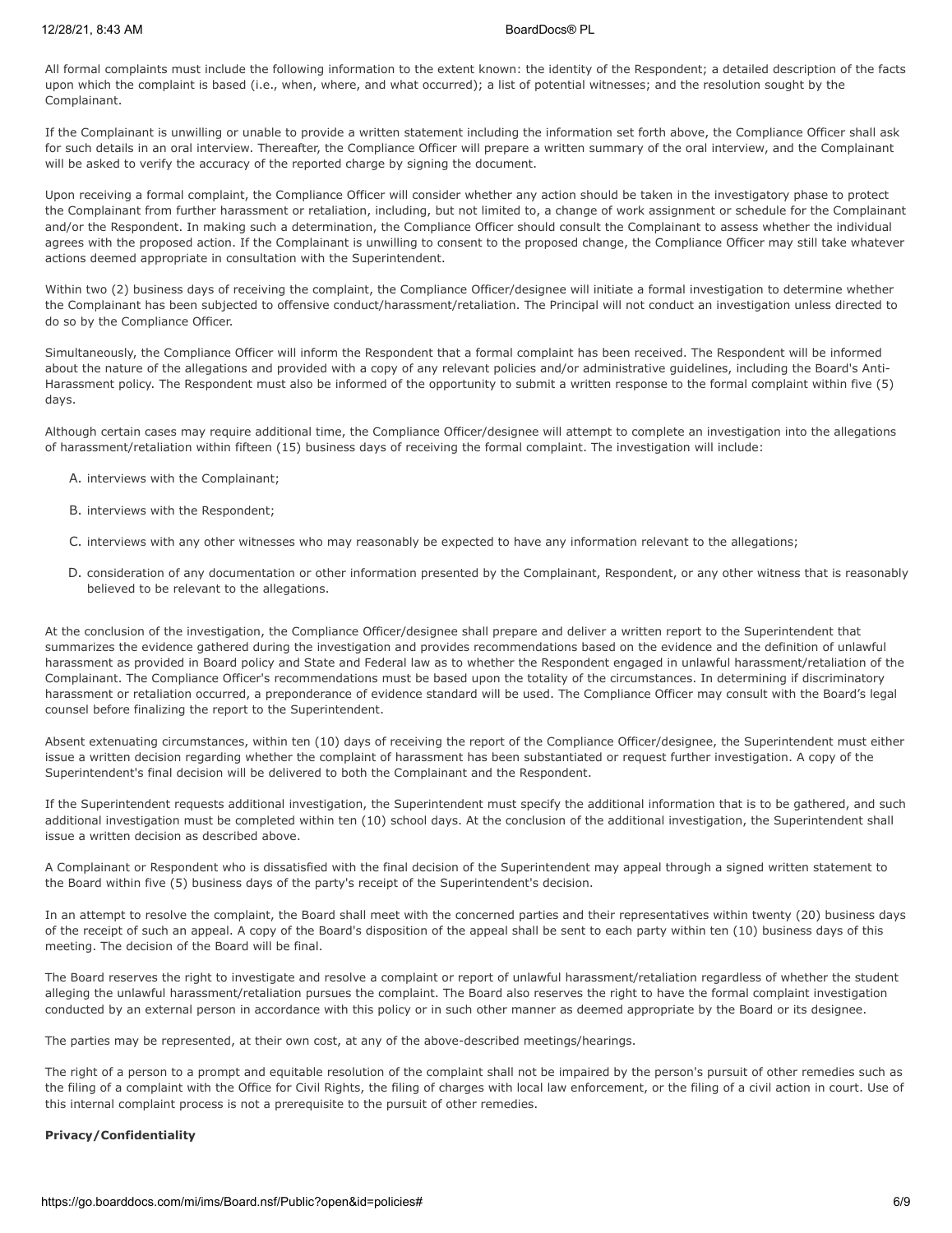The District will employ all reasonable efforts to protect the rights of the complainant, the Respondent, and the witnesses as much as possible, consistent with the Board's legal obligations to investigate, to take appropriate action, and to conform with any discovery or disclosure obligations. All records generated under the terms of this policy and its related administrative guidelines shall be maintained as confidential to the extent permitted by law. Confidentiality, however, cannot be guaranteed. Additionally, the Respondent must be provided the Complainant's identity.

During the course of a formal investigation, the Compliance Officer/designee will instruct all members of the School District community and third parties who are interviewed about the importance of maintaining confidentiality. Any individual who is interviewed as part of a harassment investigation is expected not to disclose any information that is learned or provided during the course of the investigation.

### **Sanctions and Monitoring**

The Board shall vigorously enforce its prohibitions against unlawful harassment/retaliation by taking appropriate action reasonably calculated to stop the harassment and prevent further such harassment. While observing the principles of due process, a violation of this policy may result in disciplinary action up to and including the discharge of an employee or the suspension/expulsion of a student. All disciplinary action will be taken in accordance with applicable State law and the terms of the relevant collective bargaining agreement(s). When imposing discipline, the Superintendent shall consider the totality of the circumstances involved in the matter, including the ages and maturity levels of those involved. In those cases where unlawful harassment is not substantiated, the Board may consider whether the alleged conduct nevertheless warrants discipline in accordance with other Board policies, consistent with the terms of the relevant collective bargaining agreement(s).

Where the Board becomes aware that a prior remedial action has been taken against a member of the School District community, all subsequent sanctions imposed by the Board and/or Superintendent shall be reasonably calculated to end such conduct, prevent its reoccurrence, and remedy its effects.

# **Retaliation**

Retaliation against a person who makes a report or files a complaint alleging unlawful harassment/retaliation or participates as a witness in an investigation is prohibited. Neither the Board nor any other person may intimidate, threaten, coerce or interfere with any individual because the person opposed any act or practice made unlawful by any Federal or State civil rights law, or because that individual made a report, formal complaint testified, assisted or participated or refused to participate in any manner in an investigation, proceeding, or hearing under those laws and/or this policy, or because that individual exercised, enjoyed, aided or encouraged any other person in the exercise or enjoyment of any right granted or protected by those laws and/or this policy.

Retaliation against a person from making a report of discrimination, filing a formal complaint, or participating in an investigation or meeting is a serious violation of this policy that can result in imposition of disciplinary sanction/consequences and/or other appropriate remedies.

Formal complaints alleging retaliation may be filed according to the internal complaint process set forth above.

The exercise of rights protected under the First Amendment of the United States Constitution does not constitute retaliation prohibited under this policy.

# **Allegations Constituting Criminal Conduct: Child Abuse/Sexual Misconduct**

State law requires any school teacher or school employee who knows or suspects that a student under the age of eighteen (18) or that a person with a disability receiving services as a student from the school regardless of age has suffered or faces a threat of suffering a physical or mental wound, disability or condition of a nature that reasonably indicates abuse or neglect of a child to immediately report that knowledge or suspicion to the county children's services agency. If, during the course of a harassment investigation, the Compliance Officer or a designee has reason to believe or suspect that the alleged conduct reasonably indicates abuse or neglect of the Complainant, a report of such knowledge must be made in accordance with State law and Board Policy.

Any reports made to a county children's services agency or to local law enforcement shall not terminate the Compliance Officer or a designee's obligation and responsibility to continue to investigate a complaint of harassment. While the Compliance Officer or a designee may work cooperatively with outside agencies to conduct concurrent investigations, in no event shall the harassment investigation be inhibited by the involvement of outside agencies without good cause after consultation with the Superintendent.

### **Education and Training**

In support of this Anti-Harassment Policy, the Board promotes preventative educational measures to create greater awareness of unlawful discriminatory practices. The Superintendent shall provide appropriate information to all members of the School District community related to the implementation of this policy and shall provide training for District students and staff where appropriate. All training, as well as information provided regarding the Board's policy and harassment in general, will be age and content appropriate.

### **Retention of Investigatory Records and Materials**

The Compliance Officer(s) is responsible for overseeing retention of all records that must be maintained pursuant to this policy. All individuals charged with conducting investigations under this policy shall retain all documents, electronically stored information ("ESI"), and electronic media (as defined in Policy 8315) created and/or received as part of an investigation, which may include but not be limited to:

- A. all written reports/allegations/complaints/grievances/statements/responses pertaining to an alleged violation of this policy;
- B. any narratives that memorialize oral reports/allegations/complaints/grievances/statements/responses pertaining to an alleged violation of this policy;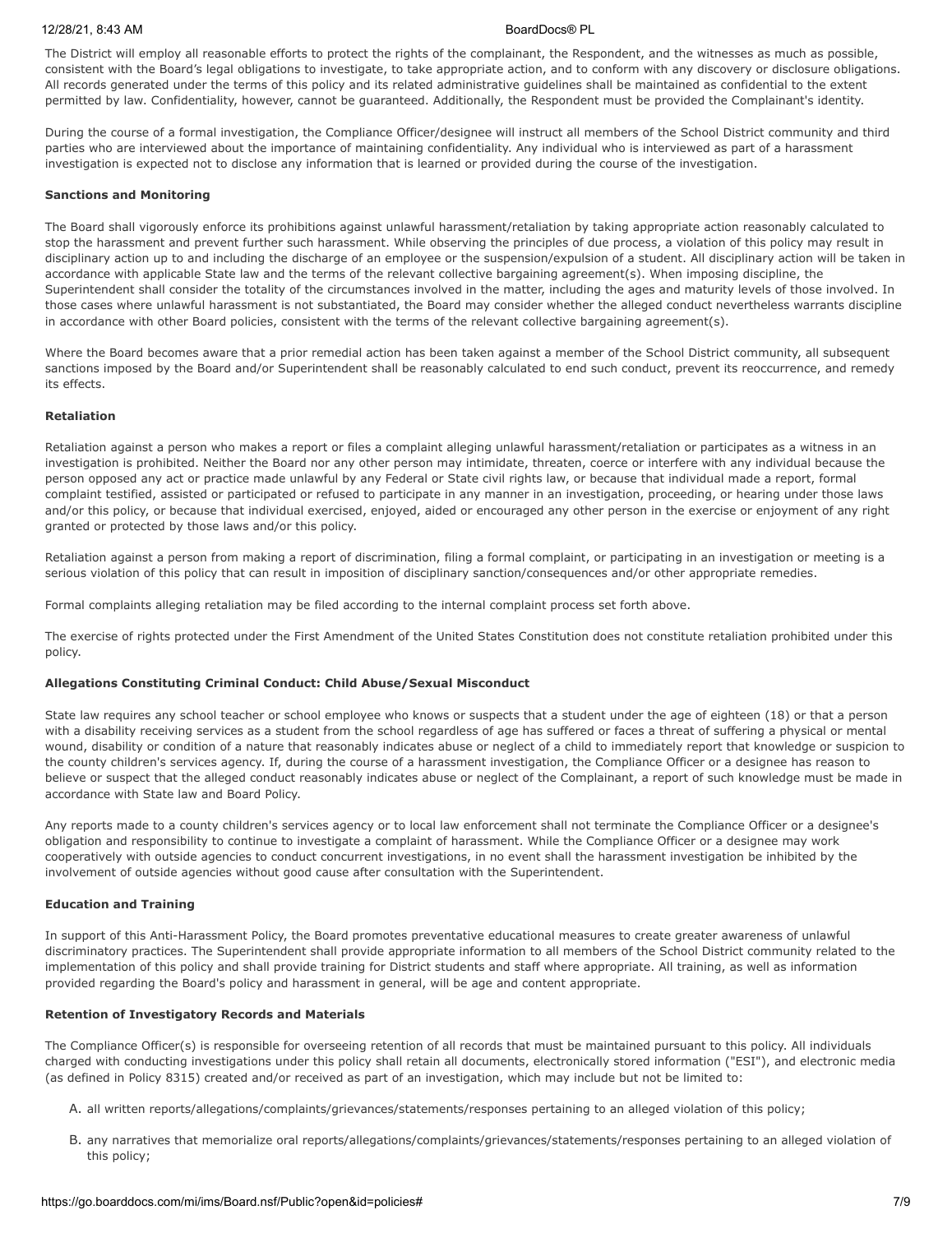- C. any documentation that memorializes the actions taken by District personnel or individuals contracted or appointed by the Board to fulfill its responsibilities related to the investigation and/or the District's response to the alleged violation of this policy;
- D. written witness statements;
- E. narratives, notes from, or audio, video, or digital recordings of witness interviews/statements;
- F. e-mails, texts, or social media posts that directly relate to or constitute evidence pertaining to an alleged violation of this policy (i.e., not after-the-fact commentary about or media coverage of the incident);
- G. notes or summaries prepared contemporaneously by the investigator in whatever form made (e.g., handwritten, keyed into a computer or tablet, etc.), but not including transitory notes whose content is otherwise memorialized in other documents;
- H. written disciplinary sanctions issued to students or employees and other documentation that memorializes oral disciplinary sanctions issued to students or employees for violations of this policy;
- I. dated written determinations/reports (including summaries of relevant exculpatory and inculpatory evidence) and other documentation that memorializes oral notifications to the parties concerning the outcome of the investigation, including any consequences imposed as a result of a violation of this policy;
- J. documentation of any supportive measures offered and/or provided to the Complainant and/or the Respondent, including no contact orders issued to both parties, the dates the no contact orders were issued, and the dates the parties acknowledged receipt of the no contact orders;
- K. documentation of all actions taken, both individual and systemic, to stop the discrimination or harassment, prevent its recurrence, eliminate any hostile environment, and remedy its discriminatory effects;
- L. copies of the Board policy and/or procedures/guidelines used by the District to conduct the investigation, and any documents used by the District at the time of the alleged violation to communicate the Board's expectations to students and staff with respect to the subject of this policy (e.g., Student Code of Conduct and/or Employee Handbooks);
- M. copies of any documentation that memorializes any formal or informal resolutions to the alleged discrimination or harassment**;**
- N. documentation of any training provided to District personnel related to this policy, including but not limited to, notification of the prohibitions and expectations of staff set forth in this policy and the role and responsibility of all District personnel involved in enforcing this policy, including their duty to report alleged violations of this policy and/or conducting an investigation of an alleged violation of this policy;
- O. documentation that any rights or opportunities that the District made available to one party during the investigation were made available to the other party on equal terms;
- P. copies of any notices sent to the alleged perpetrator/responding party of the allegations constituting a potential violation of this policy;
- Q. copies of any notices sent to the Complainant and the Respondent in advance of any interview, meeting, or hearing;
- R. copies of any documentation or evidence used during informal and formal disciplinary meetings and hearings, including the investigation report, and any written responses submitted by the Complainant or the Respondent.

The documents, ESI, and electronic media (as defined in Policy 8315) retained may include public records and records exempt from disclosure under Federal (e.g., FERPA, ADA) and/or State law – e.g., student records and confidential medical records.

The documents, ESI, and electronic media (as defined in Policy 8315) created or received as part of an investigation shall be retained in accordance with Policy 8310, Policy 8315, Policy 8320, and Policy 8330 for not less than three (3) years, but longer if required by the District's records retention schedule.

Revised 8/9/99 Revised 12/11/00 Revised 8/12/02 Revised 8/8/05 Revised 6/11/07 Revised 11/8/10 Revised 12/9/13 Revised 6/23/14 T.C. 12/16/15 Revised 12/10/18

**© Neola 2021**